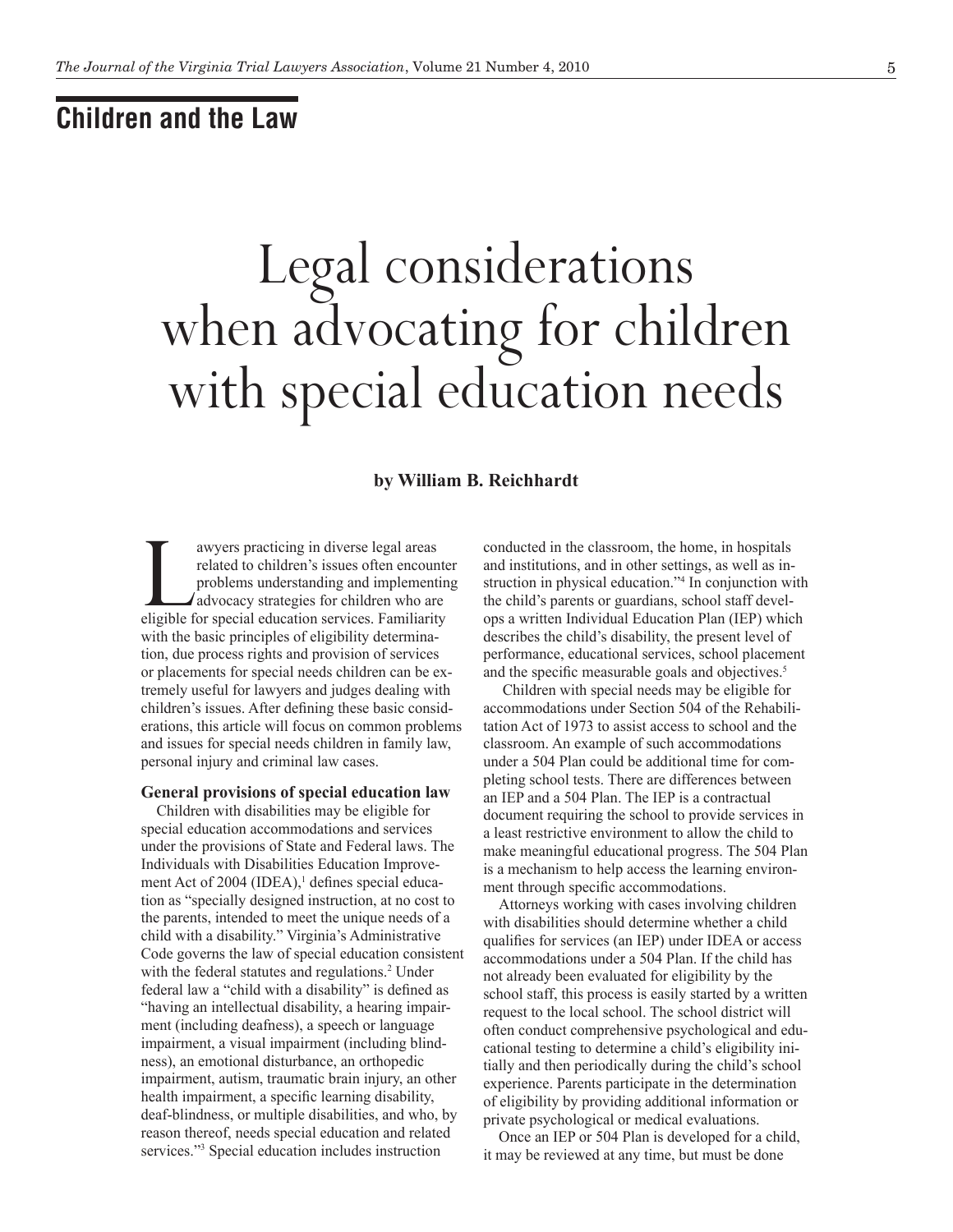at least once per year. Once the determination has been made that a child needs services or educational placement, the school district is required to pay all necessary expenses, tuition and transportation to implement the IEP in the least restrictive educational environment. The school district may not deny eligibility or necessary funding because a child's disability is too severe. Disputes about eligibility, enforcement or modification of IEP provisions, placement and services are resolved by specifically defined due process procedures.

The requirement for school districts to determine eligibility, to implement valid IEPs and to provide a free appropriate public education (FAPE) is enforceable. When a school district fails to provide a valid IEP, parents may be eligible to compel the school district to reimburse the parents' costs for private school placement or services. When parents substantially prevail in administrative due process or court actions against school districts in special education cases, they are eligible to recover reasonable attorney fees and costs.

The laws and regulations governing special education disputes are often complex and require some specialized knowledge. An understanding of the basic principles of special education law can help the practitioner identify needs for eligibility determination, protection and enforcement of rights, and appropriate placement and services for children.

#### **Considerations for Family Law Cases**

Courts determining the best interests of children in contested custody and visitation cases must consider the physical and mental condition of the child with due consideration to the child's changing developmental needs.<sup>6</sup> Further, the court must evaluate each parent's ability to accurately assess and meet the emotional, intellectual and physical needs of the child.7 An understanding of a child's potential special education needs is essential for attorneys and judges in these cases.

When preparing family law cases involving children with disabilities, attorneys should first gather all relevant material needed to assess the nature and scope of the child's specific disability. A parent has the ability to review and copy all school records related to testing, eligibility, IEPs and services for his or her child.<sup>8</sup> Under the IDEA, a parent has the authority to inspect and review records relating to his child, unless the school has been advised otherwise under applicable state law governing such matters as guardianship, separation and divorce.<sup>9</sup> Since all significant special education decisions require a parent's participation and consent, these records can demonstrate a parent's level of collaboration with the school on behalf of his or her child. Records will also show the level of a child's progress in school as well as specific problems that may have been communicated from the school to a parent.

A serious problem can arise when separated or divorced parents do not act in a mutually supportive or collaborative manner regarding the special education needs of a child. All parental rights under the IDEA apply to both parents unless a court order or state law specified otherwise.10 Although a noncustodial parent will have the right to access school records and participate in school IEP meetings, absent a court order or written agreement granting educational decision making, the noncustodial parent cannot control consent for special education decisions. This dilemma can be particularly acute in cases where conflicted parents have joint legal custody, but education decision making for a disabled child is not addressed in the custody order or property settlement agreement. When necessary, the court should be requested to specify the authority for each parent to make special education decisions for the child.

The Circuit Court or the Juvenile Court must appoint a lawyer to serve as a guardian *ad litem*  (GAL) in any case involving a child who is alleged to be abused or neglected, or who is the subject of an entrustment agreement or a petition seeking termination of residual parental rights or who is alleged to be a child in need of services.11 The Court also retains broad discretion to appoint a guardian *ad litem* in cases where the court determines that the best interests of a child are not otherwise protected.<sup>12</sup> A GAL is required to perform an independent investigation into the best interests of a child and has the obligation to report to the court regarding his findings and recommendations. Lawyers serving in the role of the GAL for children with disabilities are well advised to review all available school records and independent evaluations for the child in order to give a complete recommendation to the court.

Although school districts are required to fund the placements and services identified in the IEP, in many cases children require supplemental services such as mental health therapy or in home services that are not always paid through education funding sources. Children who are eligible for special education services may also receive assistance from Medicaid or through the Virginia Comprehensive Services Act.13 At the local level, the Comprehensive Services Act is administered through the collaboration of Community Policy and Management Teams (CPMTs) and Family Assessment and Planning Teams (FAPTs). These multi-discipline agency teams review specific case eligibility and funding for services. Family law practitioners should also review the requirements for children with special needs in child support cases. In some cases, the facts may warrant a deviation from guideline child support determinations<sup>14</sup>

#### **Personal injury advocacy and special education**

Medical and neuropsychological injuries that impair learning in children, are a basis for special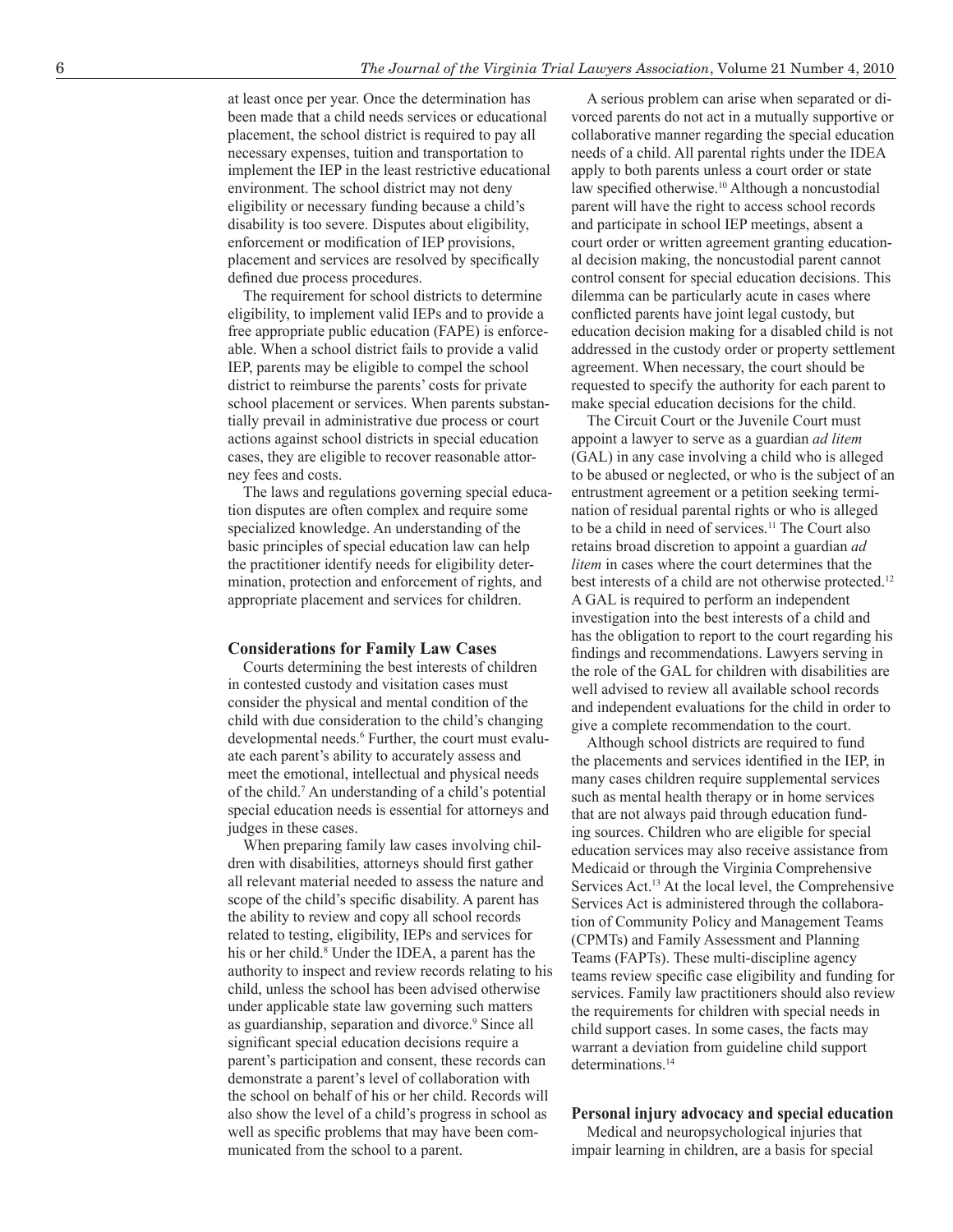education eligibility. If not yet initiated by the school district, a parent should request a determination of eligibility and educational services through an IEP. Children are eligible to receive such educational services when in a hospital setting and also upon transition to home, school, community based services and vocational programs.

In 1990, Congress added traumatic brain injury (TBI) to the IDEA list of disability categories.15 This designation is not considered a distinct disability but it is a condition that may cause one or more educational disabilities. It is the only special education disability category that is related to a specific event. With this condition, there are often post traumatic psychological stress issues for both the student and the family.

 In formulating a workable IEP for children with TBI, educators will often employ an approach called Responses to Intervention (RTI). In its simplest form, RTI techniques are the application of research based education methodologies with measurable objectives to determine a child's best responses. The IEP may then be modified and adjusted as the child shows educational progress.

Children who are challenged from TBI or severe disabilities, often require significant individualized services in the school setting. An IEP should address the need for 1:1 assistance, supervision of certain medical needs and training of school staff regarding a child's accommodations. In addition, the IDEA requires school districts to provide specific transition services for education, vocational and independent living skills. Transportation is to be provided to access all services mandated by the IEP. Disputes with a school district regarding eligibility or the appropriateness of educational services under IDEA are resolved initially by options for mediation or contested due process hearings. Federal courts have uniformly held that money damages are not available for claims under the IDEA. However, such damages may be available for claims based on violations of Section 504 of the Rehabilitation Act. Claims asserted under both statues must be brought within a two year statute of limitations.

In cases where a student demonstrates a regression in skills due to failure by the school to provide educational services, federal courts have recognized actions for compensatory services. In certain circumstances, parents can seek reimbursement for private expenditures for services that should have been provided by the school.

Advocacy for children who have medical, psychological and educational disabilities caused by a traumatic event is often complex and challenging for parents and attorneys. The Virginia Department of Education maintains a comprehensive list of special education resources on its website that can helpful to parents and advocates. The assessment of a child's current and future educational needs is often complicated in cases where the manifestation of disabilities

resulting from injury is delayed over a significant time frame. In such cases, parents and advocates should seek expert help to make sure all educational entitlements are provided for the child on a continuing basis.

#### **Special education issues in juvenile criminal cases**

Understanding the basic principles of special education law is essential for effective advocacy for juvenile court cases involving children with learning disabilities. A significant percentage of children involved with the juvenile courts for law violations exhibit learning deficits. At the time of admission, approximately 67 percent of children in Virginia's juvenile correctional facilities have diagnosed mental health conditions and 58 percent of all children admitted to these facilities have a history of prescription psychotropic medication use.16 Children with special education needs are more prone to drop-out of school, display in-school discipline problems and they have a greater risk of low employment options after graduation.

When representing children for delinquency offences in the juvenile court, lawyers should obtain and thoroughly review all current school records for the child. Recent testing may reveal learning deficits and skills deficiencies that could have influenced how the child responded to arrest and police interrogation. Knowing a child's ability to function in school is a critical factor in determining realistic alternatives to pre-trial detention. If a child is detained pending trial or after disposition, special education services must be afforded pursuant to the child's IEP.17 Understanding a child's eligibility and need for special education services is an essential element to any meaningful court disposition in delinquency cases.18

The nexus between the schools and the juvenile justice system has become more defined over the years as laws have been expanded to address the safety of schools and the community. School Board candidates run on political platforms promising "zero tolerance" and schools often employ police-trained security staff. Virginia law requires that certain instances of school misconduct, such as assaults resulting in injury, sexual assaults and any bomb threat or drug related offenses must be reported to local law enforcement.19 When a child is charged with certain serious crimes in the community, juvenile court intake officers are required to notify the local school district of the filing of charges regardless of whether or not the offense related to a school.<sup>20</sup> Upon receipt of this information, school officials may suspend or remove a child from school pending the outcome of the delinquency case.

When special education students are suspended for more than 10 days, or their educational placement is changed for disciplinary reasons, the school